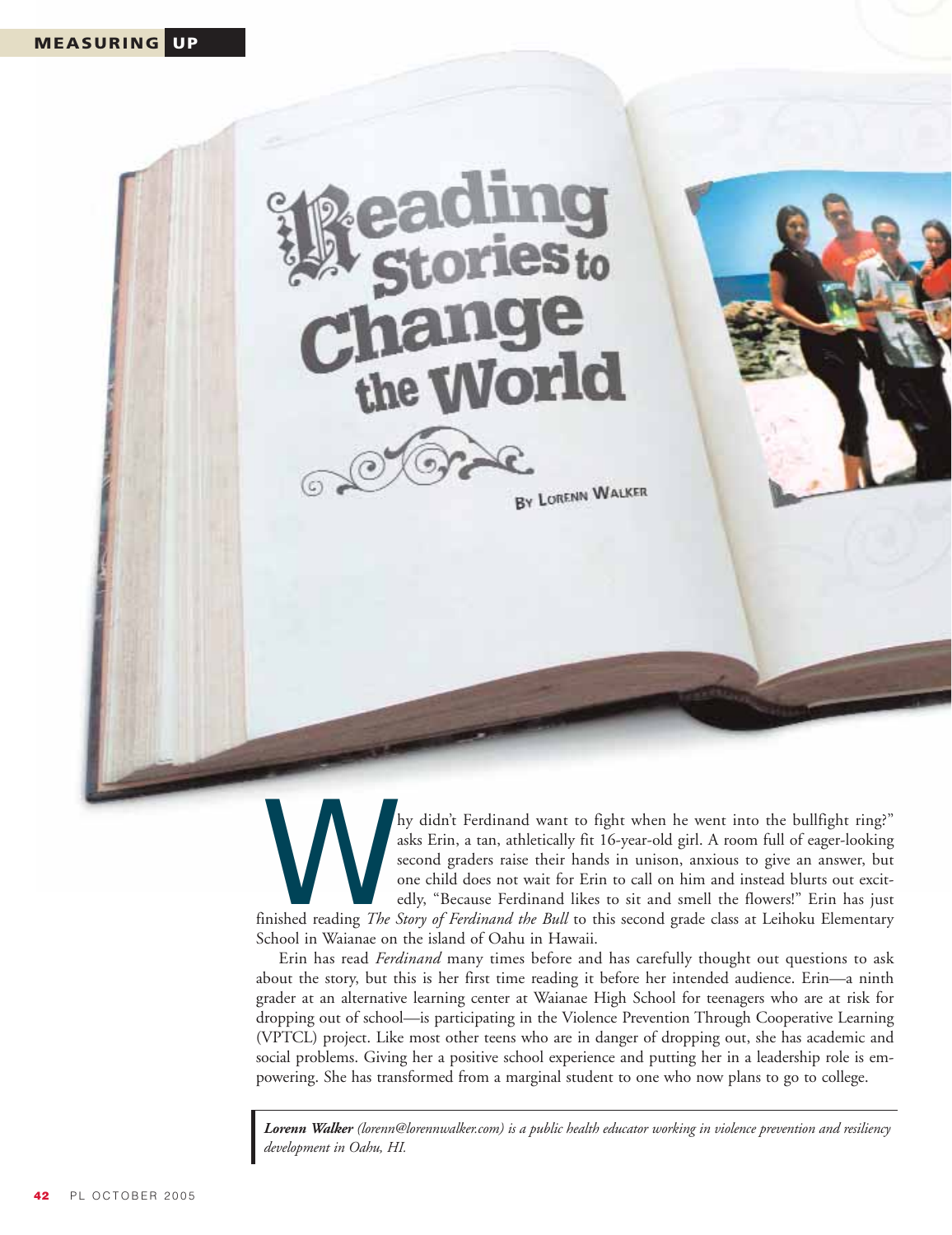

# **PREVIEW**

**Getting at-risk teens involved in working with and reading to younger students gives them a chance to be leaders in a positive school experience.**

**Both older and younger students benefit from the interaction and literacy skills that are learned.**

**The teenage students feel empowered and begin to reassess their futures as their confidence increases.**

This hands-on program gave Erin the opportunity to learn that she can make a difference in her community and that she is a positive role model for younger students in her neighborhood, which has boosted her self-confidence and motivated her to learn: "Being in the program gave me more responsibility, and I learned better speaking skills," she says with a bright smile.

# **Program Development**

VPTCL was developed in 1999 by the Hawai'i Friends of Civic and Law Related Education (Hawai'i Friends), a 24-year-old nonprofit organization run by volunteers, to support at-risk secondary school students and help them learn problem-solving and conflict-resolution skills. These skills are protective factors for developing resiliency and preventing violence (Werner & Smith, 1992). The program was originally based on an annotated bibliography, "Literature for Children and Young Adults: Examining Issues of Violence and Conflict Resolution" (Letwin, 1996).

Letwin designed her bibliography for teachers "to tap the rich resource of children's literature to stimulate discussion of violence and of alternative, peaceful ways to resolve conflict." VPTCL shares this intent but does not use teachers to accomplish the goal. Instead, secondary students are recruited to read to elementary classrooms and facilitate discussion with the younger students on the themes of the books.

# **Program Design**

Teachers who have students who are at-risk for dropping out of school are contacted about the program. If they are interested, a Hawai'i Friends coordinator comes to their classrooms and gives a 45-minute presentation about the program. The teens are told that the program is an opportunity for them to influence younger students in their neighborhoods to practice nonviolent conflict resolution and ways to deal with problems in a positive way. The presentation includes an interactive session that models what the teens will do if they enlist in the program.

The program is voluntary, but there are requirements for the self-selected participants. The preparation is extensive but important, especially because some of the teens are at the reading level of the children's books. The teens must commit to reading selected picture books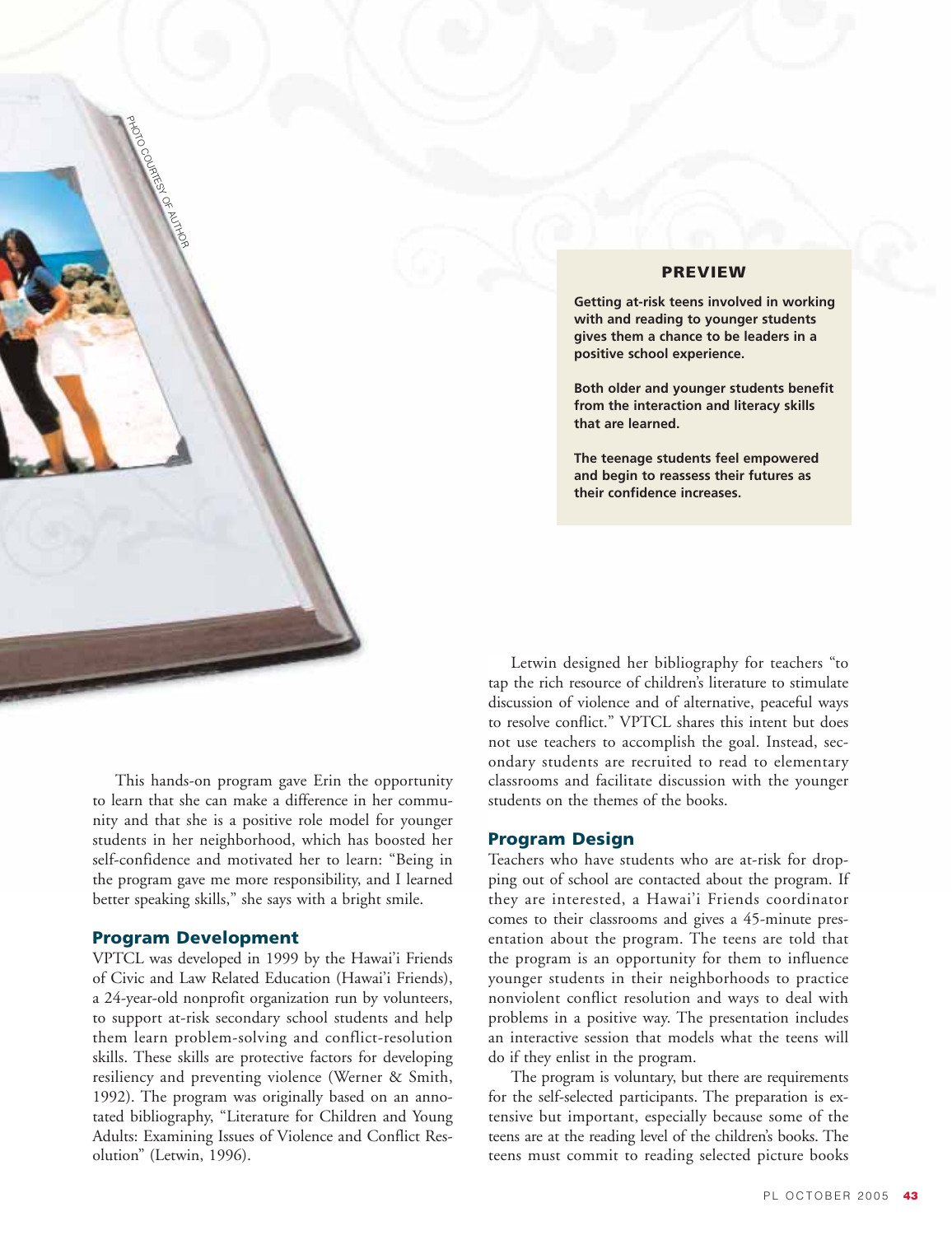aloud for at least 20 hours before going to an elementary classroom in their neighborhood to read to young students. The reading practice is done in a cooperative group setting in the classroom. The teen readers are coached in dramatic storytelling. The teens also tutor one another in word pronunciation and understanding. The teens work in pairs when they go into the elementary classrooms, each taking turns reading a book or two and facilitating the discussion of it with the youngsters. The team approach to reading to the elementary classes was suggested by the first group of teen readers.

During the 20-hour practice period, the teens also learn facilitation skills. They are asked to think about the problems that each book addresses and to prepare questions to ask the elementary students after they read the books. The teens are taught how to develop and use open-ended questions (i.e., what, how, who, and why questions) for generating interactive discussion with the elementary students.

After the teenagers are informed of the program requirements at the introductory presentation, they are told, "We'll check with your teachers next week and see if any of you want to participate." Approximately 90% of all the teens introduced to the program have chosen to participate.

#### **Selection of Picture Books**

All of the picture books that the teens read deal with prob-

lems and conflicts. Each story illustrates a different conflict and way of handling a problem and teaches problem-solving skills in subtle ways. In *Ferdinand,* Ferdinand refuses to fight, which ultimately saves him from being slaughtered by a matador. In *Swimmy,* a fish convinces his fellow fish to work together to save the whole group. Although Swimmy and his friends are small fish, they swim together in a group to become what looks like one big fish. This cooperative strategy protects them from the bigger hungry fish. The issues of belonging and how we find support in our relationships with others are also addressed in *Swimmy.*

*The Butter Battle Book* shows what happens when individuals choose to engage in conflict and how violence can escalate. In Dr. Seuss's mythical world of the Zoots and Yoots, the conflict stems from distrust of others who are different. The Zoots butter their bread on the bottom, but the Yoots butter their bread on the top. A wall divides them because of this difference, and a slingshot starts a war. The story ends with aircraft carrying weapons and all of the Zoots and Yoots retreating to underground bomb shelters for safety.

After the teen reads the story aloud, he or she facilitates a discussion of the theme.

Kekoa, a 10th grader in the program, reads *The Butter Battle Book* with a gravelly voice that sounds like the cartoon character Scooby Doo. Kekoa engages the younger students

*Advertisement*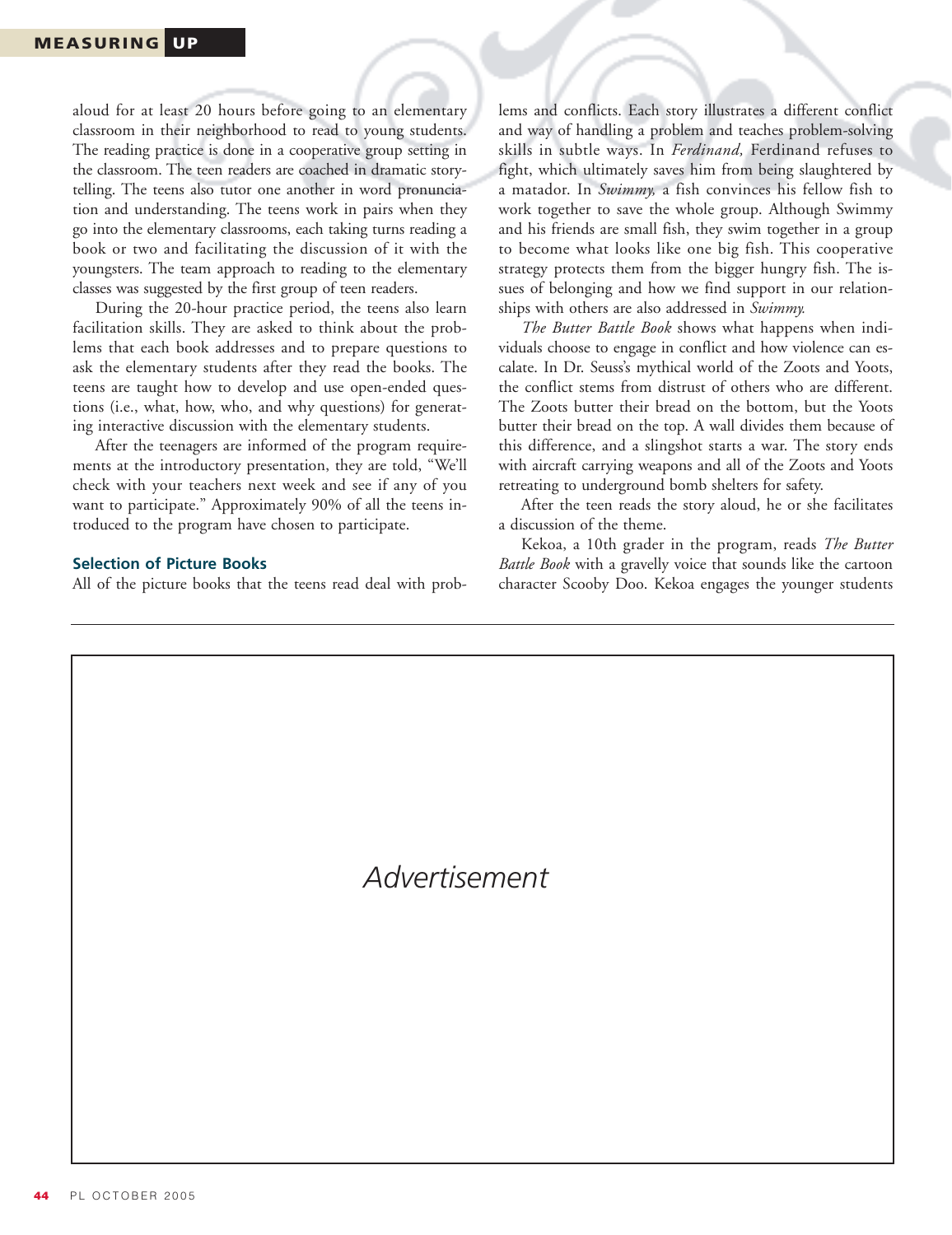# Benefits of Cooperative Learning

Cooperative learning programs are a universal primary prevention strategy for youth violence prevention (U.S. Department of Health and Human Services, 2001). Cooperative learning involves student interaction that "is characterized by positive goal interdependence with individual accountability" (Johnson, Johnson, & Stanne, 2000). At the heart of cooperative learning theory is the assumption that people learn best from direct experience rather than simply being told information. Unfortunately, most school-based violence prevention programs (78 out of 149 studies reviewed) rely on telling students what is right and wrong (an instruction-based method), which has been shown to be one of the least effective ways to change behavior (Gottfredson, 1997).

#### Cooperative Learning Is Activity Based

Cooperative learning is active learning. Maria Montessori, the first woman medical doctor in Italy and the founder of the Montessori Method of Education, was the first well-known educator to develop and apply an active-based theory of learning to classrooms. Montessori recognized that children crave activity and should not be expected to be passive recipients of information. Montessori students engage in learning experiences. Montessori even used the term director to describe the teacher because she felt so strongly that students learn from their own experiences, not from lecturing or telling them what to learn (Montessori, 1971).

In the Violence Prevention Through Cooperative Learning program, teenagers participate in learning experiences as they work together in groups. They practice reading aloud and facilitating discussion about each book's theme before going into the elementary classrooms. When the teens go into the classroom to read, they go in pairs. After reading to the classes the teens discuss their experiences.

#### Peer and Cross-Age Tutoring Benefits

This program includes both peer and cross-age tutoring. Teens engage in peer and cross-age tutoring in their high school classrooms while they practice and prepare to read to the elementary classes. Research into the effectiveness of peer tutoring programs finds benefits both for those students who are tutored and the students doing the tutoring (Kalkowski, 1995). Research into the effectiveness of at-risk teens tutoring others has likewise shown positive results including reduced disciplinary referrals and increased self-confidence (Supik, as cited in Duckenfield, n.d.).

# Benefits to Elementary Students

Although the teens gained valuable experience in the program, it is likely that the younger students learned more about violence prevention from the teens than they would from their teachers. In an experimental study conducted by Northwestern University Medical School, teen mentors were determined to be more effective than adults at educating younger children nonviolent responses to conflict (Sheehan, DiCara, LeBailly, & Christoffel, 1999). In this study, teens living in a notorious Chicago public housing community were paid \$4.50 an hour to design and implement a violence prevention program for younger children. The teens mainly designed activities, including games, to successfully teach the children about violence prevention.

#### Sources

- ❚ Duckenfield, M. (n.d.). The performance of at-risk youth as tutors. Retrieved from www.dropoutprevention.org/resource/feat\_article.htm
- Gottfredson, D. C. (1997). School-based crime prevention. In L. W. Sherman, D. C. Gottfredson, D. Mackenzie, J. Eck, P. Reujter, & S. Bushway (Eds.), Preventing crime: What works, what doesn't, what's promising: A report to the United States Congress (pp. 125–182). Washington DC: U.S. Department of Justice, Office of Justice Programs.
- ❚ Johnson, D. W., Johnson, R. T., & Stanne, M. B. (2000). Cooperative learning methods: A meta-analysis. Retrieved from www.cooperation.org/pages/cl-methods.html
- ❚ Kalkowski, P. (1995). Peer and cross-age tutoring (School Improvement Research Series Close-up #18). Retrieved from www.nwrel.org/scpd/sirs/9/c018.html
- Montessori, M. (1964). The Montessori method. New York: Schoken Books.
- Sheehan, K., DiCara, J., LeBailly, S., & Christoffel, K. K. (1999). Adapting the gang model: Peer mentoring for violence prevention. Pediatrics, 104(1), 50–54. Retrieved from http://pediatrics.aappublications.org/cgi/content/full/104/1/50
- I U.S. Department of Health and Human Services. (2001). Youth violence: A report of the Surgeon General. Retrieved from www.surgeongeneral.gov/library/youthviolence/default.htm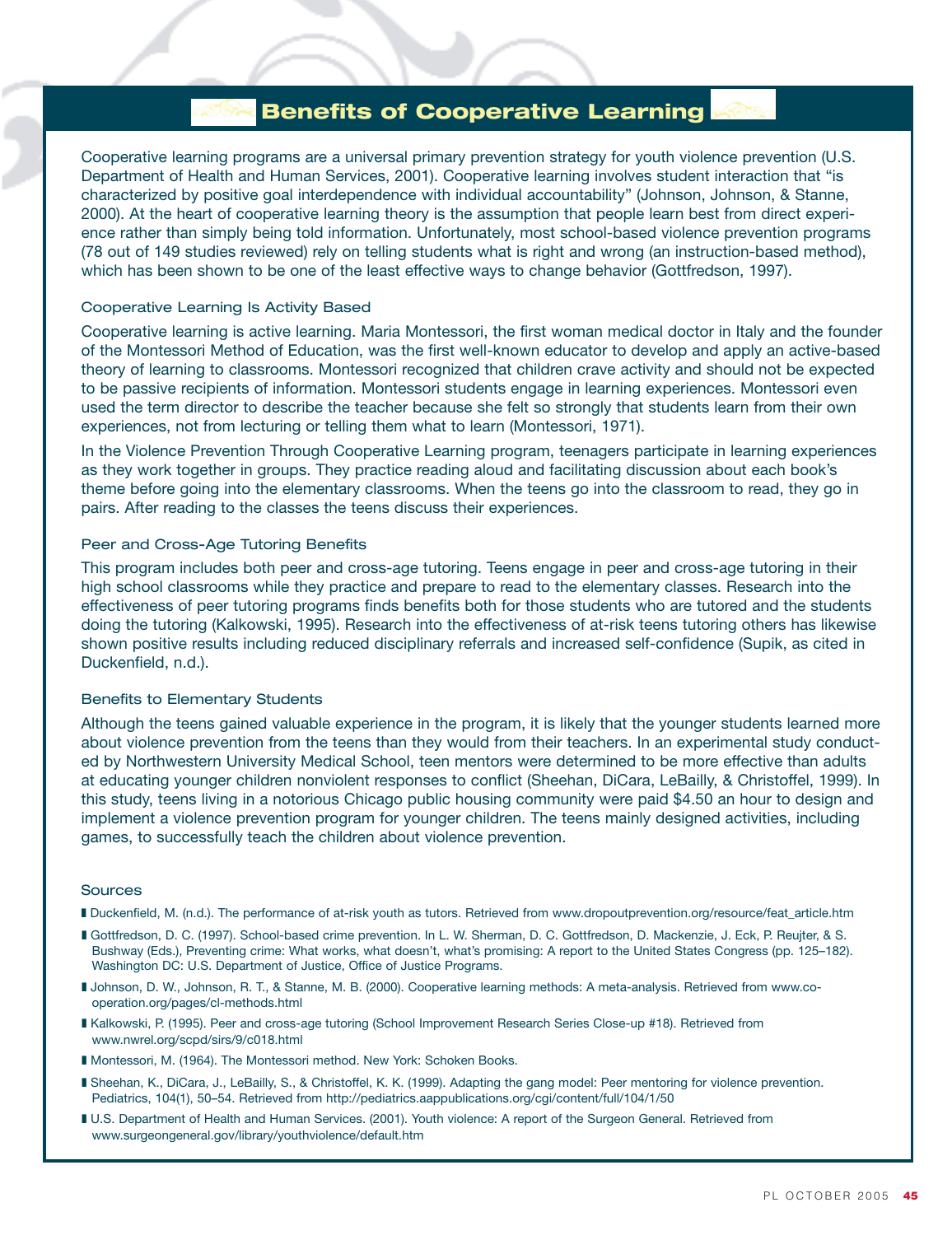

*The Butter Battle Book*  Dr. Seuss

*The Gold Coin* Alma Flor Ada

*Pink and Say*  Patricia Polacco

*Luka's Quilt*  Georia Guback

*A Picture Book of Rosa Parks* David Adler

*A Picture Book of Anne Frank*  David Adler

*Death of the Iron Horse* Paul Goble

*The Story of Ferdinand the Bull* Munron Leaf

*Grandfather's Journey* Allen Say

Carol Talley *Nettie's Trip South*

*Papa Piccolo* 

Ann Turner *The Big* 

*Orange Splot* Daniel Pinkwater

*Tiki Tiki Tembo*  Arlene Mosel

*Swimmy*  Leo Lionni

*The Little Engine*

*The Secret of the Peaceful Warrior* Dan Millman

*The Sneetches and Other Stories*  Dr. Seuss

*The Grinch Who Stole Christmas* Dr. Seuss

in an interactive and animated discussion after reading the

*Daddy* Brigitte Weninger *A Picture Book of Martin Luther*

*Mike Mulligan and His Steam Shovel*  Virginia Lee Burton *Good-Bye,*

*King, Jr.* David Adler

*A Picture Book of Sojourner*

*Maybelle the Cable Car* Virginia Lee Burton

*Curious George Goes to the Beach*  Margret Rey

*that Could* Watty Piper *Truth*  David Adler

**Program Application**

Between 1999 and 2003, approximately 50 students from four classrooms at three secondary schools on the island of Oahu participated in this program. The teens read in approximately 100 classrooms and to more than 2,000 elementary students. Approximately 200 storybooks were distributed to the elementary classrooms. The five-year program was funded by grants roughly totaling \$10,000 from the State of Hawaii, Public Housing Drug Elimination Program, and the Chamber of Commerce of Hawaii Public Health Fund.

# **Results of the Program**

Although an in-depth evaluation of the outcomes of the VPTCL program was not conducted, qualitative data show positive results. First, a focus group of 17 teens was held at Waianae High School after two semesters of participating in the program. The consensus of the group was that the program was one of their more meaningful school experiences. They all agreed that their self-confidence increased and they gained an appreciation of what it takes to be an effective teacher. "I never knew it could be so hard!" said one girl.

All four secondary teachers whose students participated believe that the program positively influenced their students. Leilehua High School teacher Johanna Matono said that she found her students "were able to do something they thought they could never accomplish—*read* in front of a group. This experience was priceless for all."

Ann Van Etta, whose two classes at Waianae High participated in the program, found that "the Violence Prevention program gives our students a chance to use the reading skills they *do* have in a very positive way. When the students sit at the head of a classroom reading children's stories to elementary school students and interacting with the children as role models, they are given a feeling of success and self-worth. Rather than feeling like poor readers, they discover that they can use reading to bring pleasure and information to others. This gives them a sense of empowerment and perhaps takes away a bit of the negativity they feel toward reading."

The elementary school teachers were also surveyed after each teen reading and almost all thought that the program taught their students valuable lessons about conflict resolution. One teacher reported that an elementary student said, "We should watch what we say so we don't hurt each others' feelings." The elementary school students also indicated that they learned to value reading from the program. "When you read, you get smart at reading, so I will read all the time, and in high school I will be smarter in school," observed a first grader.

Kekoa explains what he thinks the elementary students learned from the program: "I think us doing this is an example of what they can do when they grow up." And what does Kekoa think he got out of the experience? "I learned patience from doing this program," he said. His teacher, Van

book. He asks the second graders a series of open-ended questions: "What is the problem in this story?" "Why don't the Zoots and the Yoots like each other?" "How are people you know different from you?" After reading and discussing each book, the teens sign their names in the book, sometimes including a personal

message, and then give the book to the class. This tradition was also developed by the first group of teens that participated in the program. Teens who complete the program and read to at least two classrooms receive a gift certificate to a local book and music store. The gift certificate amount is usually between \$25 and \$50 for each teenager, depending on the funding for the program and the number of teens participating in it.